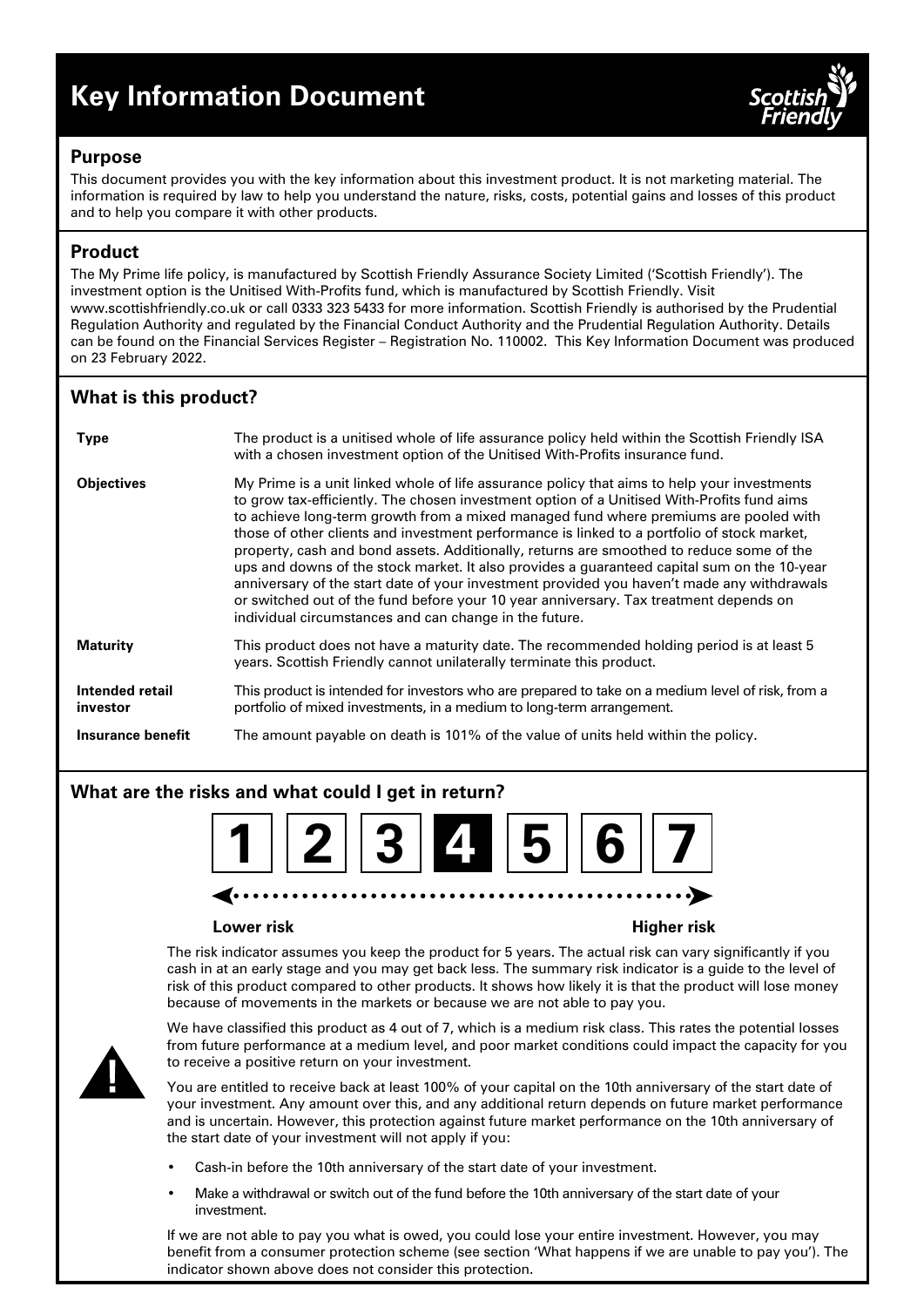| Investment                | £10,000                                               | 1 Year    | 3 Years  | 5 Years<br>(Recommended<br>holding period) |
|---------------------------|-------------------------------------------------------|-----------|----------|--------------------------------------------|
| <b>Survival scenarios</b> |                                                       |           |          |                                            |
| <b>Stress</b>             | What you might get back after costs                   | £6,385    | £7,315   | £6,676                                     |
|                           | Average return each year                              | $-36.15%$ | $-9.90%$ | $-7.76%$                                   |
| Unfavourable              | What you might get back after costs                   | £9,655    | £10,126  | £10,855                                    |
|                           | Average return each year                              | $-3.45%$  | 0.42%    | 1.65%                                      |
| <b>Moderate</b>           | What you might get back after costs                   | £10,622   | £11,958  | £13,485                                    |
|                           | Average return each year                              | $6.22\%$  | 6.14%    | 6.16%                                      |
| <b>Favourable</b>         | What you might get back after costs                   | £11,610   | £14,032  | £16,520                                    |
|                           | Average return each year                              | 16.10%    | 11.95%   | 10.56%                                     |
| <b>Death scenario</b>     |                                                       |           |          |                                            |
| Upon death                | What your beneficiaries might get back<br>after costs | £10.728   | £12,078  | £13,620                                    |

This table shows the money you could get back over the next 5 years, under different scenarios, assuming that you invest £10,000. The scenarios shown illustrate how your investment could perform. You can compare them with the scenarios of other products. The scenarios presented are an estimate of future performance based on evidence from the past on how the value of this investment varies, and are not an exact indicator. What you get will vary depending on how the market performs and how long you keep the product. The stress scenario shows what you might get back in extreme market circumstances, and it does not take into account the situation where we are not able to pay you.

The figures shown include all the costs of the product itself. The figures do not take into account your personal tax situation, which may also affect how much you get back. Your maximum loss would be that you lose all of your investment.

# **What happens if Scottish Friendly is unable to pay out?**

If you buy a policy with Scottish Friendly and we cannot pay the full amount due, you may be entitled to compensation under the Financial Services Compensation Scheme. The maximum level of compensation for claims against firms declared in default is 100% of the claim with no upper limit.

# **What are the costs?**

The Reduction in Yield (RIY) shows what impact the total costs you pay will have on the investment return you might get. The total costs take into account one-off, ongoing and incidental costs.

The amounts shown here are the cumulative costs of the product itself, for three different holding periods. They include potential early exit penalties. The figures assume you invest £10,000 at outset. The figures are estimates and may change in the future.

#### **Table 1: Costs over time**

The person selling you or advising you about this product may charge you other costs. If so, we will provide you with information about these costs and show you the impact that all costs will have on your investment over time.

| £10,000                     | 1 year  | 3 years | If you cash in after If you cash in after If you cash in after 5 years<br>(the recommended holding<br>period) |
|-----------------------------|---------|---------|---------------------------------------------------------------------------------------------------------------|
| <b>Total costs</b>          | £53     | £180    | £341                                                                                                          |
| Reduction in Yield per year | $0.5\%$ | $0.5\%$ | $0.5\%$                                                                                                       |